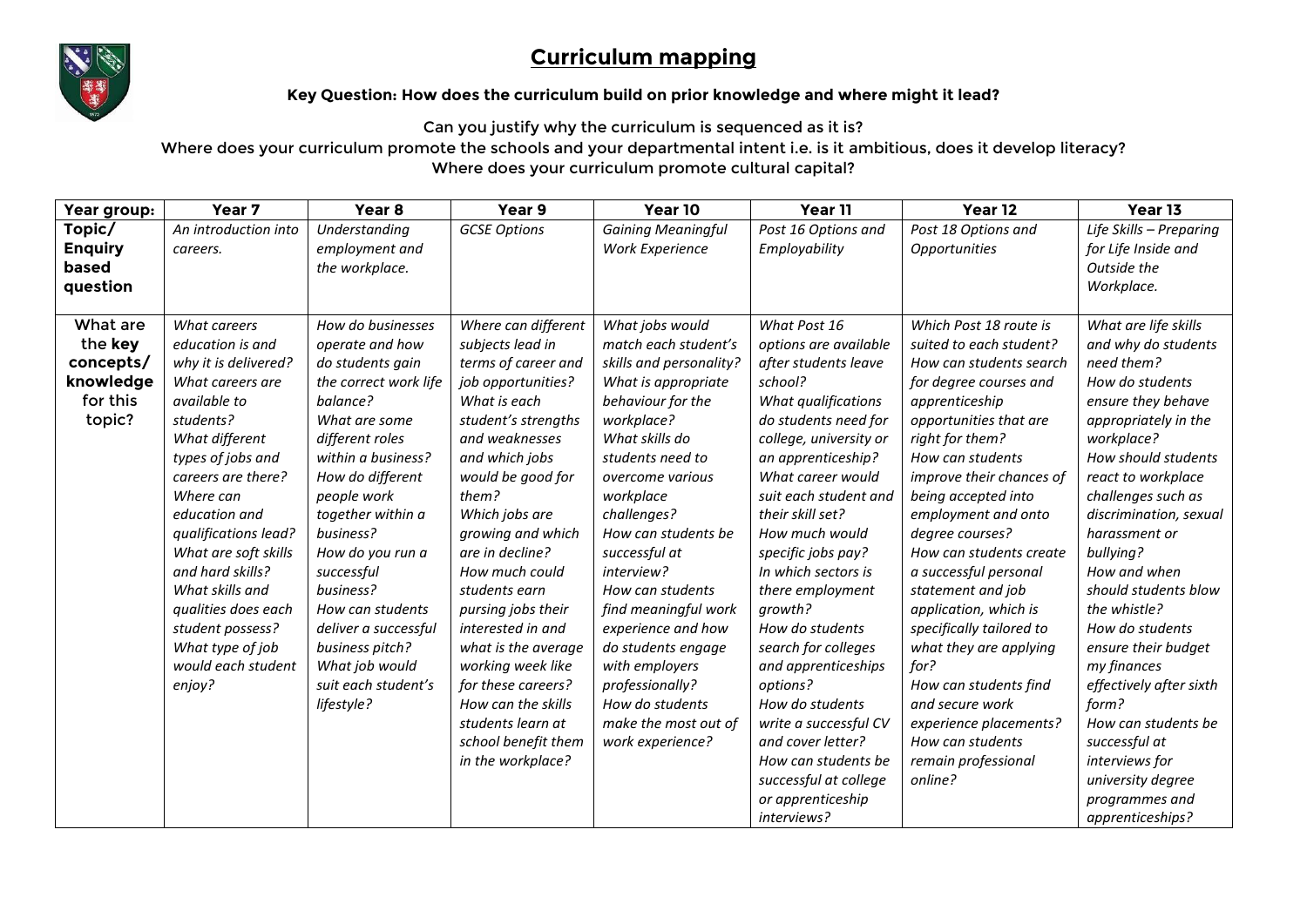| What<br>fingertip<br>knowledge<br>and skills<br>are needed<br>for<br>students to<br>access<br>these new<br>concepts?                                     | Knowledge of the<br>wider world beyond<br>school - that school<br>leads to<br>employment.<br>Ability to be honest<br>when self-assessing<br>skills and qualities.<br>Debate, oracy and<br>discussion skills.                                                                                 | Communication<br>and teamwork<br>skills. Creativity.<br>Debate, oracy and<br>discussion skills.<br>Understanding of<br>why certain<br>products would be<br>useful for a target<br>audience.                                                                                                           | ICT skills, access to<br>emails and school<br>computer system.<br>Debate, oracy and<br>discussion skills.<br>Understanding of<br>the GCSE<br>curriculum offer at<br>Netherthorpe.<br>Writing skills.                                                                                                      | ICT skills, access to<br>emails and school<br>computer system and<br>Microsoft Word.<br>Debate, oracy and<br>discussion skills.<br>An understanding of<br>professionalism.<br>Writing skills.                                                                                                                     | ICT skills, access to<br>emails and school<br>computer system.<br>Debate, oracy and<br>discussion skills. An<br>understanding of<br>what students enjoy<br>and are passionate<br>about. Writing Skills.                                                                                                                | An understanding of<br>professionalism. ICT<br>skills, access to emails<br>and school computer<br>system. Debate, oracy<br>and discussion skills.<br>Writing Skills. An<br>understanding of what<br>students enjoy and are<br>passionate about.                                                                                                                    | An understanding of<br>life beyond education<br>without a support<br>system. Debate,<br>oracy and discussion<br>skills.<br>Writing Skills.<br>An understanding of<br>right and wrong in<br>modern society.                                                                                                                                                                   |
|----------------------------------------------------------------------------------------------------------------------------------------------------------|----------------------------------------------------------------------------------------------------------------------------------------------------------------------------------------------------------------------------------------------------------------------------------------------|-------------------------------------------------------------------------------------------------------------------------------------------------------------------------------------------------------------------------------------------------------------------------------------------------------|-----------------------------------------------------------------------------------------------------------------------------------------------------------------------------------------------------------------------------------------------------------------------------------------------------------|-------------------------------------------------------------------------------------------------------------------------------------------------------------------------------------------------------------------------------------------------------------------------------------------------------------------|------------------------------------------------------------------------------------------------------------------------------------------------------------------------------------------------------------------------------------------------------------------------------------------------------------------------|--------------------------------------------------------------------------------------------------------------------------------------------------------------------------------------------------------------------------------------------------------------------------------------------------------------------------------------------------------------------|------------------------------------------------------------------------------------------------------------------------------------------------------------------------------------------------------------------------------------------------------------------------------------------------------------------------------------------------------------------------------|
| <b>Key</b><br><b>Academic</b><br>vocabulary<br>Power<br>words                                                                                            | Career, Career<br>Sectors, Job Role,<br>Employment,<br>Characteristics,<br>Hard and Soft Skills,<br>Qualities,<br>Apprenticeships,<br>University.                                                                                                                                            | Customer, Target<br>Audience, Business<br>Plan, USP, Vision,<br>Product, Consumer,<br>Profit, Loss, Pitch,<br>Budgeting,<br>Lifestyle, Work-life<br>Balance.                                                                                                                                          | GCSE, Curriculum,<br>Qualifications,<br>Professions, Entry<br>Requirements,<br>Forecasted Growth,<br>Cover Letter,<br>Personal<br>Statement,<br>Transferable Skills.                                                                                                                                      | Work Experience,<br>Personal Strengths,<br>Workplace<br>Behaviours,<br>Workplace Culture,<br><b>Communication Skills.</b><br>Fight or Flight,<br>Assertiveness,<br>Interview Skills,<br>Health and Safety,<br>Professionalism.                                                                                    | Post 16 Options,<br>College/Sixth Form,<br>Apprenticeship,<br><b>Training</b><br>Programmes,<br>University, Student<br>Life, Qualification<br>Levels, Sector<br>Growth, CV, Cover<br>Letter, Interview<br>Skills, Shortlists.                                                                                          | Post 18 Options,<br>Undergraduate Degree,<br>Foundation Degree,<br><b>Higher Degree</b><br>Apprenticeship, Russell<br>Group, Entry<br>Requirements, School<br>Leaver Programmes,<br>Graduate Programmes,<br>Internships, Gap Year,<br>Student Loan, Minimum<br>Wage, UCAS Tariff,<br>Personal Statement,<br>MOOC, Summer School,<br>Bursary, Contextual<br>Offers. | Life Skills, Workplace<br><b>Behaviours and</b><br>Values,<br>Miscommunication,<br>Sexual Harassment,<br>Workplace Bullying,<br>Discrimination,<br>Whistle Blowing,<br>Intent, Impact,<br>Mental Health,<br>Student Finance,<br>Tuition Fee Loan,<br>Maintenance Loan,<br>Mortgage, Insurance,<br>Tax, National<br>Insurance, The<br><b>Budget, Repayments,</b><br>Interest. |
| <b>Context</b><br>Learning<br>facts<br>without a<br>context<br>means<br>that they<br>don't have<br>anything to<br>connect to<br>they just<br>float away. | Students explore<br>businesses which<br>they would know<br>about - schools,<br>supermarket,<br>hospital etc.<br>Students learn<br>about soft and hard<br>skills which are<br>relevant to them<br>and to jobs they are<br>familiar with e.g. a<br>policeman would<br>need to be<br>assertive. | Students create a<br>business idea that<br>relates to the<br>modern world -<br>they try to make<br>the lives of those<br>around them<br>easier.<br>Students take on<br>roles found in<br>actual businesses.<br>Students make links<br>to lifestyle choices<br>that are relevant to<br>modern society. | Students make<br>informed choices<br>about their options<br>- they look at how<br>the skills they learn<br>from each GCSE<br>subject in the<br>curriculum can be<br>used in a real life<br>workplace.<br>Students research<br>jobs - looking at<br>average salary,<br>working hours and<br>sector growth. | Students look at<br>appropriate<br>workplace behaviour<br>in real life businesses.<br>Students seek<br>meaningful work<br>experience with local<br>employers. Students<br>learn how to use their<br>experiences to<br>promote themselves<br>at interview -<br>something they will<br>need to do in the<br>future. | Students research<br>and select a Post 16<br>education or<br>apprenticeship<br>provider that is the<br>right choice for<br>them. Students<br>research jobs they<br>are interested whilst<br>considering the<br>average salary and<br>employment growth<br>in that sector.<br>Students create a CV<br>and Cover Letter. | Students research and<br>select a Post 18<br>education or<br>apprenticeship provider<br>that is the right choice<br>for them.<br>Students explore<br>meaningful opportunities<br>outside of the curriculum<br>that will help them gain<br>acceptance onto their<br>desired Post 18<br>destination. Students<br>engage with local<br>employers and providers.       | Students explore the<br>dangers and<br>challenges of actions<br>that can take place in<br>a real life workplace.<br>Students learn how<br>to budget effectively<br>in the modern world,<br>both after sixth form<br>an in adult life.<br>Students learn how<br>to be successful at<br>interview and how to<br>remain professional<br>in the workplace.                       |